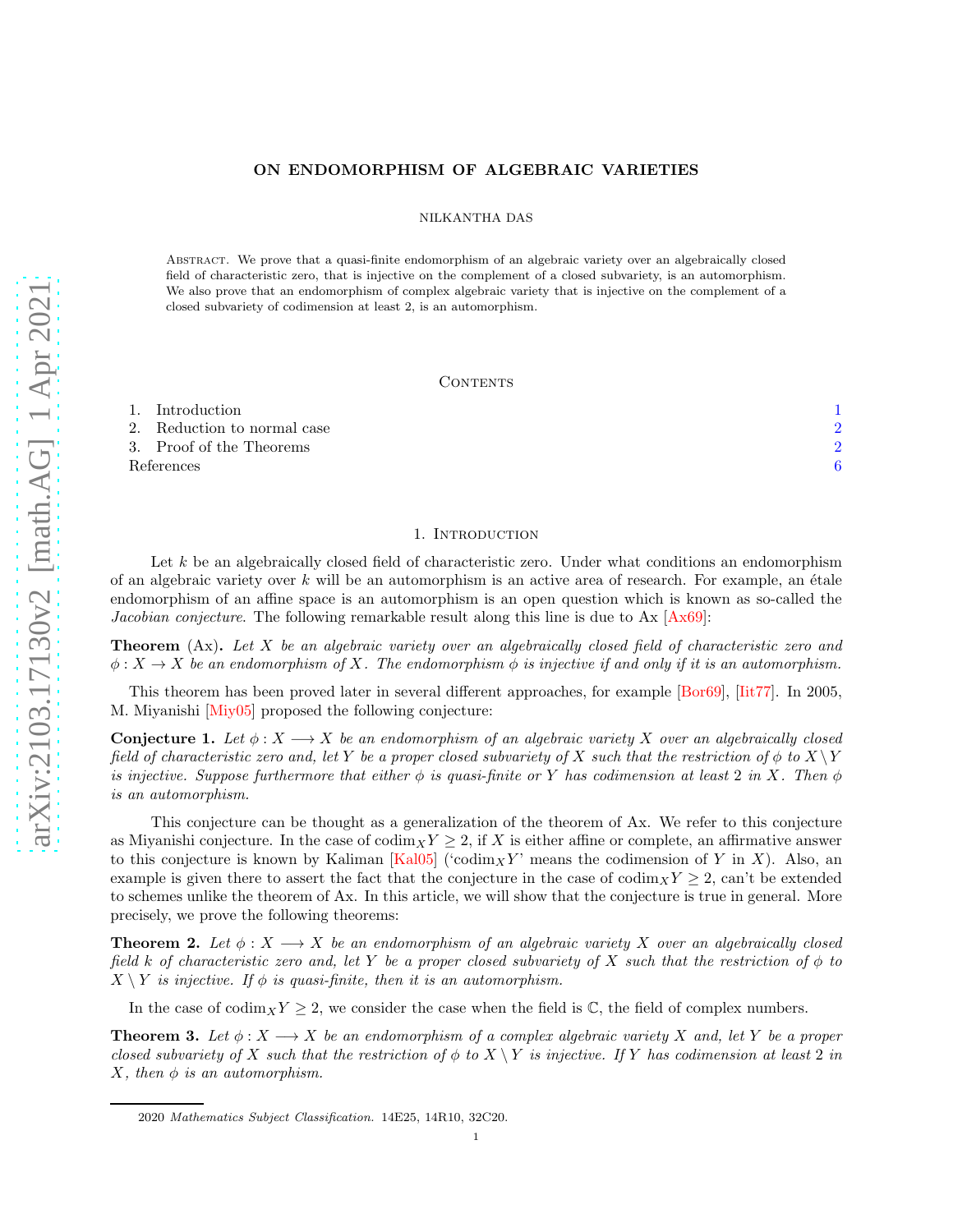In Theorem [3](#page-0-1) we restrict ourselves to the case when the underlying field is C. The main reason is that we use the tools from theory of analytic spaces to prove it.

Notation: The field k is always assumed to be algebraically closed field of characteristic zero, unless otherwise specified. By algebraic variety over  $k$ , we mean an integral separated scheme of finite type over  $k$ which we denote by  $(X, \mathcal{O}_X)$ . In the case of  $k = \mathbb{C}$ , we need to consider the corresponding analytic space to  $(X,\mathcal{O}_X)$  which we denote by  $(X^{\text{an}},\mathcal{H}_X)$ . The open sets in Zariski topology and analytic topology will be denoted by Z-open and open respectively in order to distinguish the topologies as well. For any subset A of an algebraic variety X, the closure of A in the analytic topology will be denoted by  $\overline{A}$ . For a sheaf of ring  $\mathcal F$ on X, we denote the associated ring over an open subset U of X by  $\Gamma(U, \mathcal{F})$ . Also, the stalk at each point  $x \in X$  is denoted by  $\mathcal{F}_x$ .

Acknowledgement: I would like to thank Chitrabhanu Chaudhuri for several fruitful discussions. Discussions with Shulim Kaliman over email were very productive. I would also like to thank Ritwik Mukherjee for several suggestions.

#### 2. Reduction to normal case

<span id="page-1-2"></span><span id="page-1-0"></span>**Lemma 4.** Let  $\phi: X \longrightarrow X$  be an endomorphism of an algebraic variety X over k and, let Y be a proper *closed subvariety of* X *such that the restriction of*  $\phi$  *to*  $X \setminus Y$  *is injective. Then*  $\phi$  *is birational.* 

*Proof.* Note that the morphism  $\phi$  restricted to  $X \setminus Y$ ,

 $\widetilde{\phi}: X \setminus Y \longrightarrow X$ 

is injective and  $X \setminus Y$  is Z-open in X together imply that  $\phi$  is a dominant morphism. Hence, the induced field extension  $k(X) \to k(X \setminus Y)$  between the function fields is algebraic. If  $[k(X) : k(X \setminus Y)] = n$ , then there exists a non-empty Z-open set  $U$  of  $X$  such that the inverse image of every point of  $U$  is made up of exactly n points of  $X \setminus Y$ . Since  $\phi$  is injective, this shows that  $n = 1$ . Hence, we conclude that  $\phi$  is birational. This shows that  $\phi: X \longrightarrow X$  is also birational.

Lemma 5. *Conjecture [1](#page-0-2) is true provided it is true for normal algebraic varieties.*

*Proof.* Assume  $\nu : \widetilde{X} \longrightarrow X$  is a normalization of X. The endomorphism  $\phi$  as in Conjecture [1](#page-0-2) induces an endomorphism  $\rho : \tilde{X} \longrightarrow \tilde{X}$ . By Lemma [4,](#page-1-2)  $\phi$  is birational, so is  $\rho$ . In any case,  $\rho$  restricted to  $\tilde{X} \setminus \nu^{-1}(Y)$  is quasi-finite. Hence, by the Zariski Main Theorem [\[Mum99,](#page-5-6) Section 9, chapter III],  $\rho$  restricted to  $\tilde{X} \setminus \nu^{-1}(Y)$ is injective, and hence  $\rho : \tilde{X} \longrightarrow \tilde{X}$  is an automorphism by the hypothesis. We get the following commutative diagram:

$$
\tilde{X} \xrightarrow{\rho} \tilde{X}
$$
\n
$$
\nu \downarrow \qquad \qquad \nu \downarrow \qquad \nu
$$
\n
$$
X \xrightarrow{\rho} X
$$

The rest of the proof is essentially due to Kaliman [\[Kal05,](#page-5-5) Proof of Lemma 2]. We prove it for the sake of completeness. Let  $n(x)$  be the number of points of the fibre  $\nu^{-1}(x)$  for  $x \in X$ ,  $k = \max_{x \in X} n(x)$ , and  $X_k$ x∈X be the subvariety of X consists of all points  $x \in X$  such that  $n(x) = k$ . As  $\rho(\nu^{-1}(x)) \subseteq \nu^{-1}(\phi(x))$  for all  $x \in X$ , and  $\rho$  is bijective,  $n(\phi(x)) \geq n(x)$ . Hence  $\phi(x) \in X_k$  for each  $x \in X_k$ . Hence,  $\phi$  restricted to  $X_k$  is an endomorphism. By the same reasoning, we conclude that  $\phi: X_k \longrightarrow X_k$  is injective, and hence surjective by the theorem of Ax. On the other hand,  $\phi: X \setminus X_k \longrightarrow X \setminus X_k$  is an endomorphism and we replace X by  $X \setminus X_k$  in the above argument to conclude that  $\phi(X_{k-1}) \subseteq X_{k-1}$  and the restriction map  $\phi: X_{k-1} \longrightarrow X_{k-1}$ is injective. Inductively we conclude that  $\phi: X \longrightarrow X$  is injective, and hence an automorphism by the theorem of Ax.  $\Box$ 

# 3. Proof of the Theorems

<span id="page-1-1"></span>Without loss of generality, we assume  $X$  is normal from now onwards. Theorem [2](#page-0-3) is now easy to prove. *Proof of Theorem* [2](#page-0-3): Note that  $\phi$  is birational, quasi-finite and X is normal; by the Zariski Main Theorem,  $\phi$  is injective, and hence an automorphism by the theorem of Ax.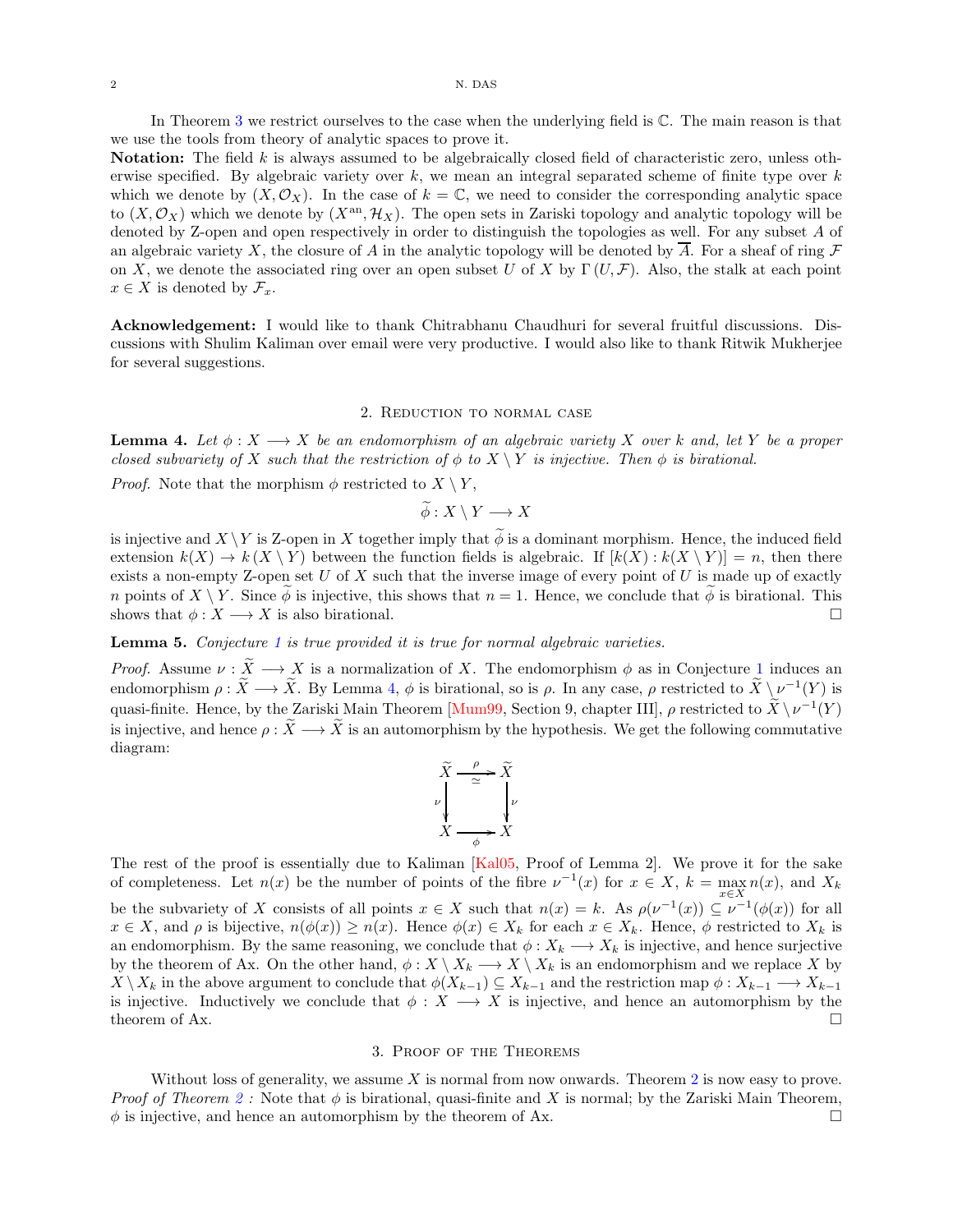From now onwards, we focus on the case where  $\operatorname{codim}_X Y \ge 2$  and  $k = \mathbb{C}$ . The following lemma, due to Kaliman, will be useful for our purpose.

**Lemma 6.** Let  $\phi$  be an endomorphism of an algebraic variety X over k. Also assume that Y be a closed *subvariety of* X *of codimension at least* 2 *such that the restriction map*  $\phi: X \ Y \longrightarrow X$  *is injective.* Let  $Z = X \setminus \phi(X \setminus Y)$ *. Then* Z *is a closed subvariety of* X and dim  $Y = \dim Z$ *.* 

*Proof.* [\[Kal05,](#page-5-5) Lemma 3].

<span id="page-2-1"></span>

Note that the map  $\phi: X \backslash Y \to X$  is a injective birational map and hence, by the Zariski Main Theorem, it is an embedding. Therefore  $\phi(X \ Y)$  is Z-open in X and Z is Z-closed. Hence, we get that the morphism

$$
\phi: X \longrightarrow X \tag{3.1}
$$

with the property that the restriction morphism  $\phi: X \setminus Y \longrightarrow X \setminus Z$  is an isomorphism. Let us denote the analytic spaces  $X^{\text{an}} \setminus Y^{\text{an}}$  and  $X^{\text{an}} \setminus Z^{\text{an}}$  by  $(U, \mathcal{H}_U)$  and  $(V, \mathcal{H}_V)$  respectively. Also, denote the inclusion of  $U \hookrightarrow X^{\text{an}}$  and  $V \hookrightarrow X^{\text{an}}$  by  $i_U$  and  $i_V$  respectively. Hence, we will get the following diagram of morphism of locally ringed spaces:

$$
(U, \mathcal{H}_U) \xrightarrow{\phi} (V, \mathcal{H}_V)
$$
  
\n
$$
i_U \downarrow \qquad \qquad i_V
$$
  
\n
$$
(X^{\text{an}}, \mathcal{H}_X) \xrightarrow{\phi} (X^{\text{an}}, \mathcal{H}_X)
$$
\n(3.2)

On the level of structures, we will get the following commutative diagram of morphism of sheaf of rings over  $X^{\text{an}}$ :

<span id="page-2-0"></span>
$$
\mathcal{H}_X \longrightarrow \phi_* \mathcal{H}_X
$$
\n
$$
\downarrow \qquad \qquad \downarrow
$$
\n
$$
i_{V_*} \mathcal{H}_V \longrightarrow i_{V_*} \phi_* \mathcal{H}_U
$$
\n(3.3)

Observe that, both U and V are open subsets of  $X^{\text{an}}$  with the property that  $X^{\text{an}} \setminus U$  and  $X^{\text{an}} \setminus U$  both are closed subvarieties of  $X<sup>an</sup>$  of codimension at least 2. The variety X being normal in Zariski topology is irreducible. Therefore, both U and V are open and dense in Zariski topology of  $X$ , so they are dense in the analytic topology of X as well [\[Ser56,](#page-5-7) Proposition 5]. Therefore, both U and V always have non-empty intersection individually with any non-empty open subset of  $X^{an}$ . Again,  $X^{an}$  is normal follows from normality of the algebraic variety X. Let W be a non-empty open subset of  $\bar{X}^{\text{an}}$ ; then W is normal as well. Also, both  $W \cap U \neq \emptyset$  and  $W \cap V \neq \emptyset$ ; both  $W \cap Y^{\text{an}}$  and  $W \cap Z^{\text{an}}$  are closed analytic subset of W of codimension at least 2. This is because analytically open subsets of an algebraic variety  $X$  is analytic of dimension  $\dim X$ ; in particular,  $\dim W \cap Y^{\text{an}} = \dim Y^{\text{an}}$ ,  $\dim W \cap Z^{\text{an}} = \dim Z^{\text{an}}$  and  $\dim W = \dim X^{\text{an}}$ . According to Riemann's 2nd removable singularity theorem [\[Nar66,](#page-5-8) Proposition 4, Chapter VI], both the natural ring maps  $\Gamma(W, \mathcal{H}_X) \to \Gamma(W \cap U, \mathcal{H}_X)$  and  $\Gamma(W, \mathcal{H}_X) \to \Gamma(W \cap V, \mathcal{H}_X)$  are isomorphism. Hence, we get both the natural morphisms of sheaf of rings  $\mathcal{H}_X \to i_{U*}\mathcal{H}_U$  and  $\mathcal{H}_X \to i_{V*}\mathcal{H}_V$  over  $X^{\text{an}}$  are isomorphism. On the other hand, the isomorphism  $\phi : (U, \mathcal{H}_U) \to (V, \mathcal{H}_V)$  produces the natural morphism of sheaf of rings  $\mathcal{H}_V \to \phi_* \mathcal{H}_U$  over  $X^{\text{an}}$  is an isomorphism. Therefore, we get all the arrow in the diagram [\(3.3\)](#page-2-0) except the horizontal one on the top are isomorphism. Hence the morphism of sheaf of rings over  $X^{\text{an}}$ 

$$
\mathcal{H}_X \longrightarrow \phi_* \mathcal{H}_X \tag{3.4}
$$

is an isomorphism.

<span id="page-2-2"></span>The next proposition plays a central role to prove Theorem [3.](#page-0-1)

**Proposition 7.** *Consider*  $X, \phi$  *as in eq.* [\(3.1\)](#page-2-1)*. Then*  $\phi(A \cap U) = \phi(A) \cap V$  *for any open set* A *in*  $X^{an}$ *.* 

*Proof.* Let A be an open subset of  $X^{\text{an}}$ . Also assume  $p \in A$ ; we will first show that  $\phi(p) \in \overline{\phi(A \cap U)}$ . If this is not the case, then there exist open set B of  $X^{\text{an}}$  such that  $\phi(p) \in B$  and  $B \cap \phi(A \cap U) = \emptyset$ . But  $p \in \phi^{-1}(B) \cap A$ , therefore  $\phi^{-1}(B) \cap (A \cap U) \neq \emptyset$  by the density property of U, i.e.  $\phi^{-1}(B) \cap \phi^{-1}\phi(A \cap U) \neq \emptyset$ , which is a contradiction. Therefore we conclude that  $\phi(p) \in \overline{\phi(A \cap U)}$  for every open set A of  $X^{an}$  containing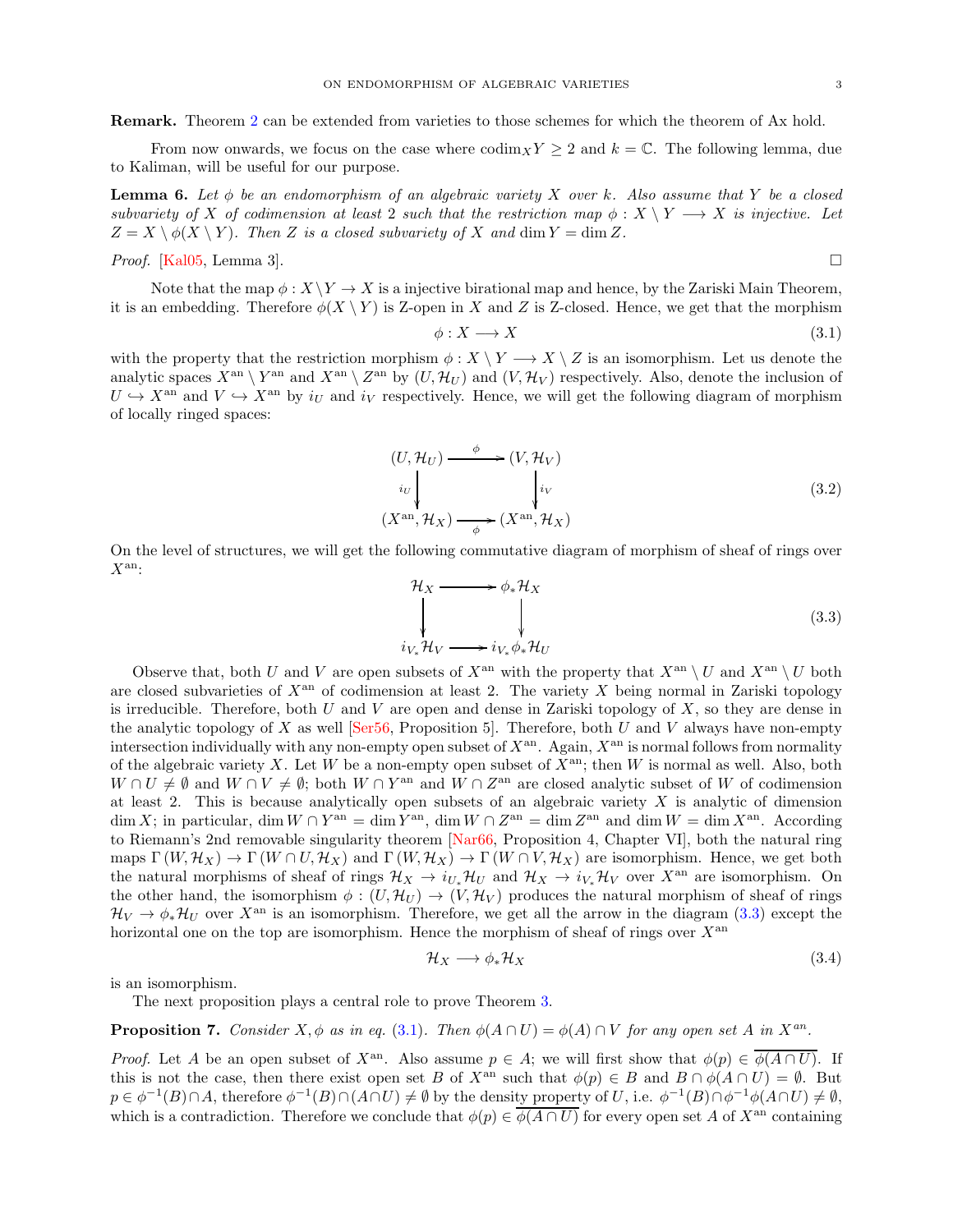#### 4 N. DAS

 $p$ .

Next, we will show that  $\phi(A) \cap V \subseteq \phi(A \cap U)$ . If  $p \in A$  with  $\phi(p) \in \phi(A) \cap V$ , choose an open set B of  $X^{\text{an}}$ containing p such that  $\overline{B} \subseteq A$ . This can be possible because  $X^{\text{an}}$  is Hausdorff and locally compact space. Hence,  $\overline{B \cap U} \cap U \subseteq A \cap U$ . As  $\phi$  restricted to U is a homeomorphism,  $\phi(B \cap U) \cap V \subseteq \phi(A \cap U)$ . Since  $\phi(p) \in \overline{\phi(B \cap U)}$  according to the discussion above and we assumed  $\phi(p) \in V$ , so  $\phi(p) \in \phi(A \cap U)$ . This proves the fact  $\phi(A) \cap V \subseteq \phi(A \cap U)$ . Again,  $\phi(A \cap U) \subseteq \phi(A) \cap V$  is obvious. Therefore  $\phi(A \cap U) = \phi(A) \cap V$ .  $\Box$ 

The following corollary is an immediate consequence of Proposition [7.](#page-2-2)

<span id="page-3-2"></span>**Corollary 8.** Consider X,  $\phi$  as in eq. [\(3.1\)](#page-2-1). Then  $\phi^{-1}(V) = U$  where both U and V are defined as above.

*Proof.* We will first show that for each point p of  $\phi^{-1}(V)$ , the analytic stalk map

$$
\phi_p^{\rm an}: \mathcal{H}_{X,\phi(p)} \longrightarrow \mathcal{H}_{X,p}
$$

is surjective. Indeed, if A is an open subset of  $X^{\text{an}}$ , then it follows from the isomorphism  $\mathcal{H}_X \simeq i_{U_*} \mathcal{H}_U$ that  $\Gamma(A, \mathcal{H}_X) \simeq \Gamma(A \cap U, \mathcal{H}_X)$  and from  $\phi^{-1}\mathcal{H}_V \simeq \mathcal{H}_U$  that  $\Gamma(A \cap U, \mathcal{H}_X) \simeq \Gamma(\phi(A \cap U), \mathcal{H}_X) \simeq$  $\Gamma(\phi(A) \cap V, \mathcal{H}_X)$  by Proposition [7.](#page-2-2) Observe that  $\phi(A) \cap V$  is an open subset of  $X^{\text{an}}$  containing the  $\phi(p)$ . The surjectivity of  $\phi_p^{\text{an}}$  follows.

Now apply [\[Nar66,](#page-5-8) Proposition 1, Chapter IV] to conclude that p is an isolated point of  $\phi^{-1}(\phi(p))$ . Therefore for each point  $q \in V$ , the fiber  $\phi^{-1}(q)$  is a discrete set. Now considering  $\phi^{-1}(q)$  as an algebraic fibre, we conclude that it is finite. Therefore the restriction morphism  $\phi : \phi^{-1}(V) \longrightarrow V$  is quasi-finite.

Note that we can assume V as an algebraic variety over  $\mathbb C$  and hence,  $\phi$  restricted to  $\phi^{-1}(V)$  as an algebraic morphism. Also note that the restriction morphism is birational. By the Zariski Main Theorem,  $\phi : \phi^{-1}(V) \longrightarrow V$  is injective. Again  $\phi : U \longrightarrow V$  is injective and  $U \subseteq \phi^{-1}(V)$ . It follows that  $\phi^{-1}$  $(V) = U.$ 

<span id="page-3-0"></span>Lemma 9. *Let* X *be an algebraic variety and* Y *be a closed subvariety of* X*. If* A *be a non-empty open*  $subset of X^{an} \ Y^{an}$ , then  $\overline{A}$ , the closure of A in the analytic topology of  $X^{an}$ , is analytic of pure dimension dim X*.*

*Proof.* Note that  $X^{\text{an}} \setminus Y^{\text{an}}$  is open in  $X^{\text{an}}$ ; so A is open in  $X^{\text{an}}$  as well. Therefore A is an analytic subset of  $X^{\text{an}}$ . By [\[Nar66,](#page-5-8) Proposition 4', Chapter IV],  $\overline{A}$  is analytic.

Let B denote the set of all regular points of the algebraic variety X. Then B is Z-open and Z-dense in  $X$ , and hence, by [\[Ser56,](#page-5-7) Proposition 5], B is dense in  $X^{\text{an}}$  as well. Therefore  $A \cap B$  is a non-empty dense open subset of A. Hence  $\overline{A \cap B} = \overline{A}$ . Because of the density of  $A \cap B$  in A, all the irreducible component of  $\overline{A}$  must intersect with  $A \cap B$ . So,  $\overline{A}$  is of pure dimension dim  $A \cap B$ . It is easy to check that dim  $A \cap B = \dim X$ .  $\Box$ 

The next proposition plays a central role to prove Theorem [3.](#page-0-1)

<span id="page-3-1"></span>**Proposition 10.** *Consider*  $X, \phi$  *as in eq.* [\(3.1\)](#page-2-1)*. Then for each point*  $p \in X$ *, the corresponding morphism of analytic stalk*

$$
\phi_p^{an} : \mathcal{H}_{X, \phi(p)} \longrightarrow \mathcal{H}_{X, p}
$$

*is an integral extension.*

*Proof.* We will first show that  $\phi_p^{\text{an}}$  is injective. Let A be an open subset of  $X^{\text{an}}$  containing  $\phi(p)$  and f be holomorphic function which defines a germ at  $\phi(p)$  such that  $f \circ \phi \equiv 0$  for some open set  $B \subseteq \phi^{-1}(A)$ containing p. Therefore  $f \circ \phi \equiv 0$  on  $B \cap U$ . As  $\phi : U \longrightarrow V$  is a homeomorphism, using Proposition [7,](#page-2-2) we conclude that  $f \equiv 0$  on  $\phi(B) \cap V$ . Since  $\phi(B) \cap V$  is dense in  $\phi(B)$ , i.e.  $\phi(B) \cap V = \phi(B)$ , apply Lemma [9](#page-3-0) to conclude that  $f \equiv 0$  on the analytic space  $\phi(B) \cap A$ . Therefore by [\[Nar66,](#page-5-8) Definition 4, Chapter III], we conclude that there exist an open subset D of  $X^{\text{an}}$  containing  $\overline{\phi(B)} \cap A$  such that  $f \equiv 0$  on D. Since  $p \in D$ ,  $\phi_p^{\text{an}}$  is injective.

Let C be an open subset of  $X^{\text{an}}$  containing p and  $f \in \Gamma(C, \mathcal{H}_X)$  which defines a germ of holomorphic function at  $p$ . Without loss of generality we may assume that  $C$  is irreducible open analytic subset of  $X^{\text{an}}$  as  $X^{\text{an}}$  being normal, is locally irreducible. Now,  $f|_U$ , the restriction of f to U, is an element of  $\Gamma(C \cap U, \mathcal{H}_X)$ . From the isomorphism  $\phi^{-1}\mathcal{H}_V \simeq \mathcal{H}_U$ , it follows that  $f|_U$  induces an unique holomorphic map  $g \in \Gamma(\phi(C \cap U), \mathcal{H}_X)$ , i.e. g is a holomorphic function defined on  $\phi(C) \cap V$  by Proposition [7.](#page-2-2)

Now we will show that g can be extended to a weakly holomorphic function on  $\phi(C)$ . Note that  $\phi(C)$ is analytic subset of  $X^{\text{an}}$  of pure dimension dim X by Lemma [9.](#page-3-0) Also note that the analytic space  $Z^{\text{an}}$  was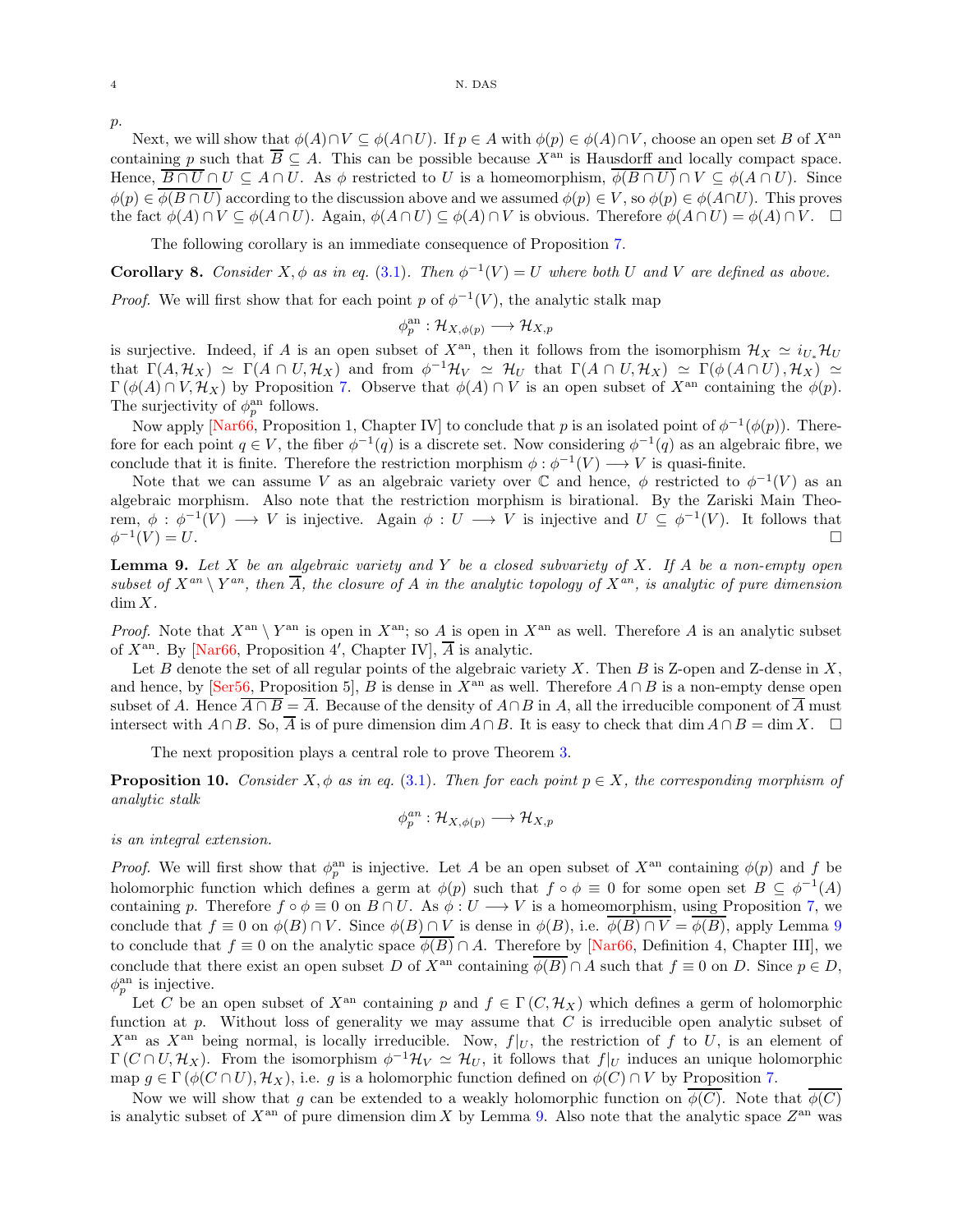defined to be the complement of V in  $X^{\text{an}}$  and its codimension is at least 2. Therefore  $Z^{\text{an}} \cap \overline{\phi(C)}$  has codimension at least 2 in  $\phi(\overline{C})$ . According to [\[Nar66,](#page-5-8) Proposition 12, Chapter III], g can be extended to a unique holomorphic function h on  $\phi(C)_{\text{reg}}$ , the set of all regular points of the analytic space  $\phi(C)$ . We may assume h is holomorphic on  $(\phi(C) \cap V) \cup \phi(C)_{reg}$ . The analytic space of all singular points of  $\phi(C)$  which lies in  $Z^{\text{an}} \cap \overline{\phi(C)}$  is of codimension at least 2. According to  $[\text{Dem}12,$  Proposition 6.1, Chapter 2, h is a weakly holomorphic function on  $\phi(C)$ .

We denote the germ of weakly holomorphic functions at  $\phi(p) \in \overline{\phi(C)}$  by  $\widetilde{\mathcal{H}}_{\overline{\phi(C)}, \phi(p)}$  in this sequel. Then h as an element of  $\widetilde{\mathcal{H}}_{\overline{\phi(C)},\phi(p)}$ , is integral over  $\mathcal{H}_{\overline{\phi(C)},\phi(p)}$ , the germ of holomorphic functions at  $\phi(p) \in \overline{\phi(C)}$ . On the other hand, note that the morphism  $\mathcal{H}_{X,\phi(p)} \to \mathcal{H}_{\overline{\phi(C)},\phi(p)}$  is surjective, and hence, h satisfies a monic polynomial  $\Phi[z]$  with the coefficients in  $\mathcal{H}_{X,\phi(p)}$ . Therefore, there exist an open subset D of  $X^{\text{an}}$  such that  $\Phi(h) \equiv 0$  on D. Also note that  $D \cap (\phi(C) \cap V) \neq \emptyset$  as  $\phi(C) \cap V$  is dense in  $\phi(C)$ .

On the other hand, note that  $h \circ \phi = f$  on  $C \cap U$ . Hence,  $\Phi(f) \equiv 0$  on some non-empty open subset of C, namely  $\phi^{-1}(D) \cap (C \cap U)$ . Note that the set  $\phi^{-1}(D) \cap (C \cap U)$  is non-empty because  $\phi$  restricted to U is bijective to V and  $D \cap (\phi(C) \cap V) \neq \emptyset$ . Since we assumed C to be an irreduciable analytic space, by [\[Dem12,](#page-5-9) Theorem 6.2, Chapter 2, we conclude that  $\Phi(f)$  is identically zero on C. Hence, we can say that the germ defined by the holomorphic function f at p satisfies a monic polynomial with the coefficients in  $\mathcal{H}_{X,\phi(p)}$  via  $\phi_p^{\text{an}}$ . Therefore it is integral over  $\mathcal{H}_{X,\phi(p)}$ . This completes the proof.

The following corollary plays a crucial role to prove Theorem [3.](#page-0-1)

<span id="page-4-0"></span>Corollary 11. *Let* φ *be an endomorphism of a complex algebraic variety* X *and, let* Y *be a proper closed subvariety of* X *such that the restriction of*  $\phi$  *to*  $X \setminus Y$  *is injective. If codim* $\chi \geq 2$ *, then for each point* p ∈ X*, the corresponding morphism of algebraic stalk*

$$
\phi_p: \mathcal{O}_{X, \phi(p)} \longrightarrow \mathcal{O}_{X, p}
$$

*is an isomorphism.*

*Proof.* Consider the following commutative diagram of stalks

$$
\mathcal{O}_{X,\phi(p)} \xrightarrow{\phi_p} \mathcal{O}_{X,p}
$$
\n
$$
\downarrow^{\alpha} \qquad \qquad \downarrow^{\beta} \qquad (3.5)
$$
\n
$$
\mathcal{H}_{X,\phi(p)} \xrightarrow{\phi_p^{\text{an}}} \mathcal{H}_{X,p}
$$

where all but  $\phi_p$  are injective. The arguments of injectivity of  $\phi_p^{\text{an}}$  is given in the proof of Proposition [10.](#page-3-1) So,  $\phi_p$  is injective. Throughout this proof, we will use the notations introduced in the diagram above for the maps respectively. We need to prove  $\phi_p$  is surjective. Note that all the rings in the diagram are normal domain. Also X is normal and  $\phi$  is birational; the field of fractions of  $\mathcal{O}_{X,p}$  and  $\mathcal{O}_{X,\phi(p)}$  are the function field  $k(X)$  of X and the natural induced map between the field of fractions is an isomorphism. If we denote the field of fractions of  $\mathcal{H}_{X,p}$  and  $\mathcal{H}_{X,\phi(p)}$  by  $\mathcal{M}_p$  and  $\mathcal{M}_{\phi(p)}$  respectively, then the field of fraction of each ring will produce the following commutative diagram

$$
\begin{array}{c} k(X) \stackrel{\widetilde{\phi}_p}{\simeq} k(X) \\ \widetilde{\alpha} \\ \mathcal{M}_{\phi(p)} \stackrel{\widetilde{\phi}_p}{\xrightarrow{\widetilde{\phi}_p}} \mathcal{M}_p \end{array}
$$

Now let  $f \in \mathcal{O}_{X,p}$ . We can assume  $f \in k(X)$ , the field of fraction of  $\mathcal{O}_{X,p}$ ; there exist an unique element g of  $k(X)$ , the field of fraction of  $\mathcal{O}_{X,\phi(p)}$  such that  $\phi_p(g) = f$ . We will map abuse of notation by denoting  $\tilde{\alpha}(g)$  by g. Note that  $\tilde{\phi}_p^{\text{an}}(g) = \beta(f)$ , where  $\beta(f)$  is thought as an element of  $\mathcal{M}_p$ . Since  $\beta(f)$  is integral over  $\mathcal{H}_{X,\phi(p)}$  by Proposition [10,](#page-3-1) g is integral over  $\mathcal{H}_{X,\phi(p)}$  as well, and hence,  $g \in \mathcal{H}_{X,\phi(p)}$ . Finally, we get  $g \in k(X) \cap \mathcal{H}_{X, \phi(p)}$  in  $\mathcal{M}_{\phi(p)}$ . If we write  $g = \frac{a}{b}$  $\frac{\infty}{b}$  for some  $a, b \in \mathcal{O}_{X, \phi(p)}$ , then  $a = b \cdot g$  in  $\mathcal{H}_{X, \phi(p)}$ ; and hence,  $a=b\cdot g$  in the completion ring of  $\mathcal{H}_{X,\phi(p)}$ . As the completions of both  $\mathcal{H}_{X,\phi(p)}$  and  $\mathcal{O}_{X,\phi(p)}$  with respect to